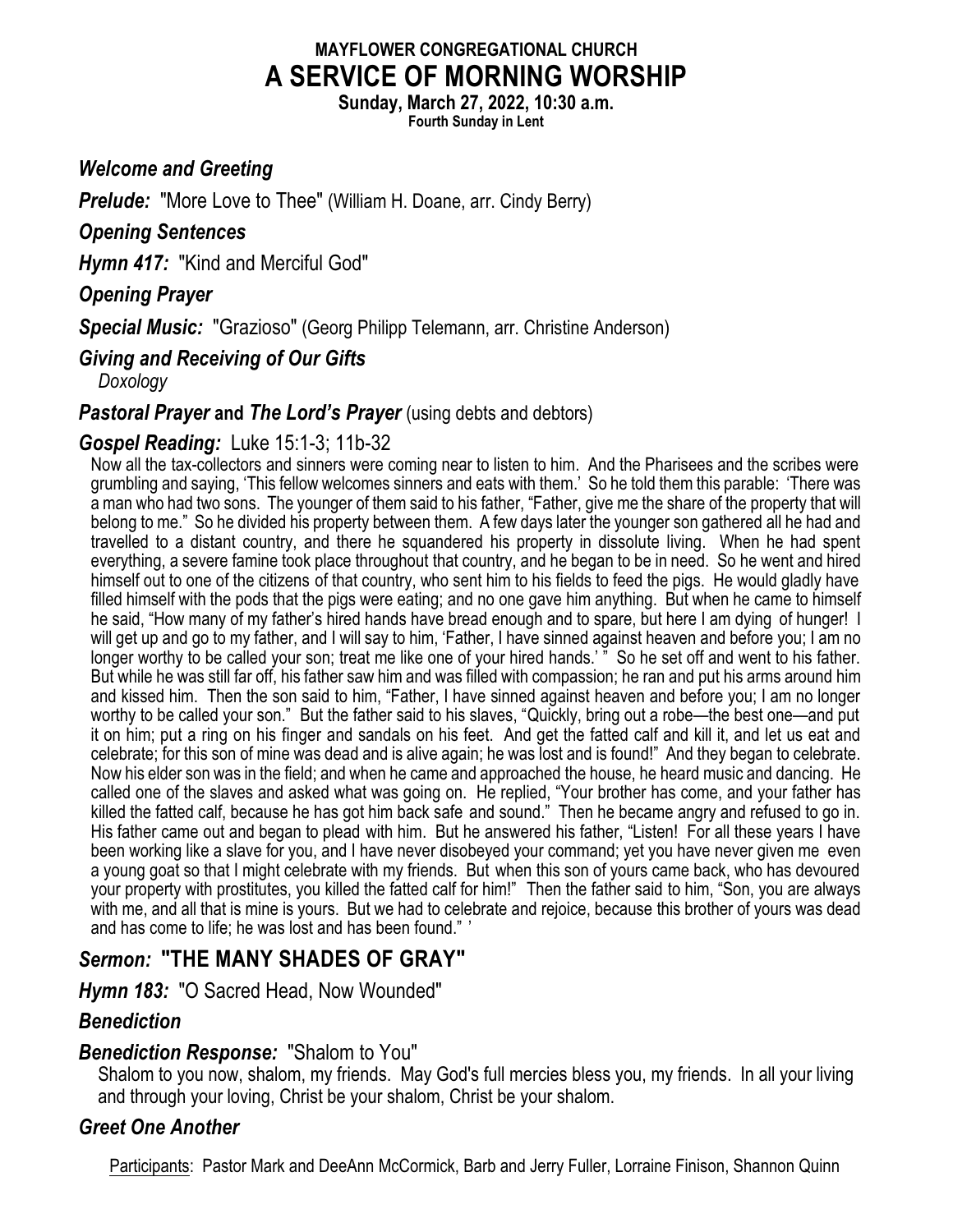**GOD'S COVENANT PEOPLE Kind and Merciful God** 

Bryan Jeffery Leech, 1931-



C 1973, Fred Bock Music Company

**ELFAKER** 12.9.12.9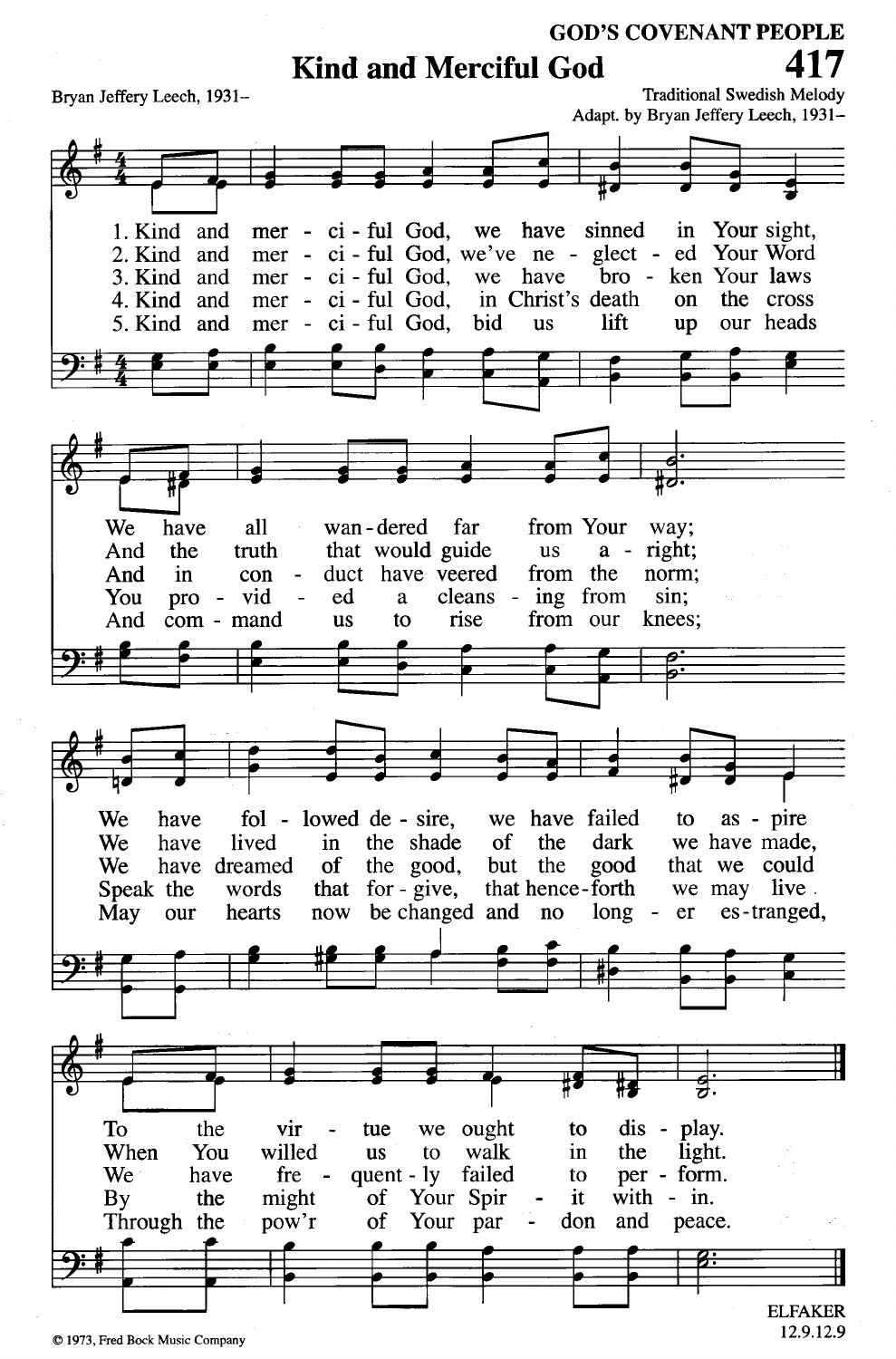

PASSION CHORALE  $7.6.7.6 D$